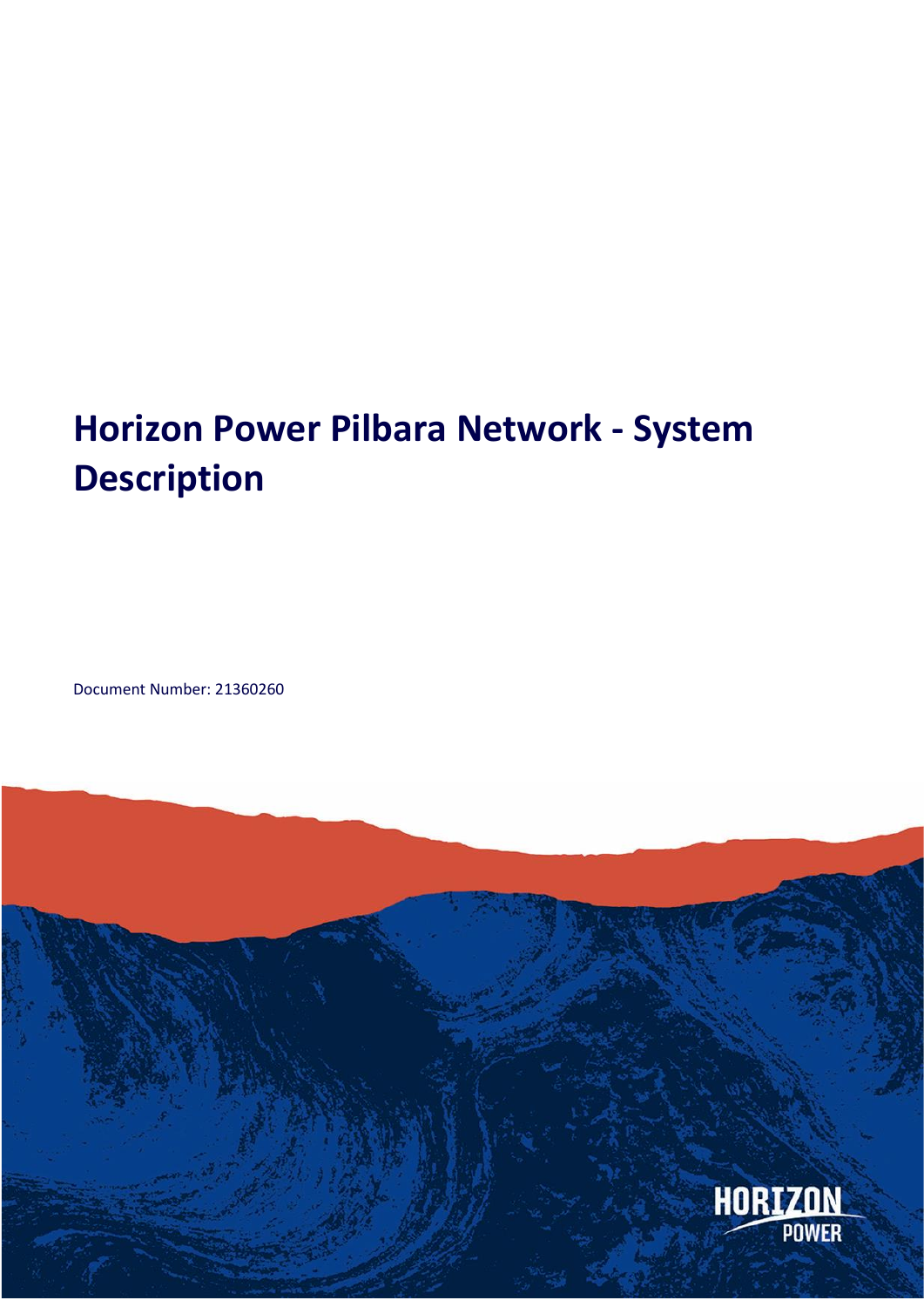

#### **TABLE OF CONTENTS**

| 1.  |     |                                                                  |  |
|-----|-----|------------------------------------------------------------------|--|
| 2.  |     |                                                                  |  |
| 3.  |     |                                                                  |  |
| 4.  |     |                                                                  |  |
| 5.  |     |                                                                  |  |
| 6.  |     |                                                                  |  |
|     | 6.1 | Overview of Horizon Power Pilbara Network's transmission network |  |
|     | 6.2 |                                                                  |  |
| 7.  |     |                                                                  |  |
|     | 7.1 |                                                                  |  |
|     | 7.2 |                                                                  |  |
|     | 7.3 |                                                                  |  |
|     | 7.4 |                                                                  |  |
| 8.  |     |                                                                  |  |
|     | 8.1 |                                                                  |  |
|     | 8.2 |                                                                  |  |
|     | 8.3 |                                                                  |  |
| 9.  |     |                                                                  |  |
| 10. |     |                                                                  |  |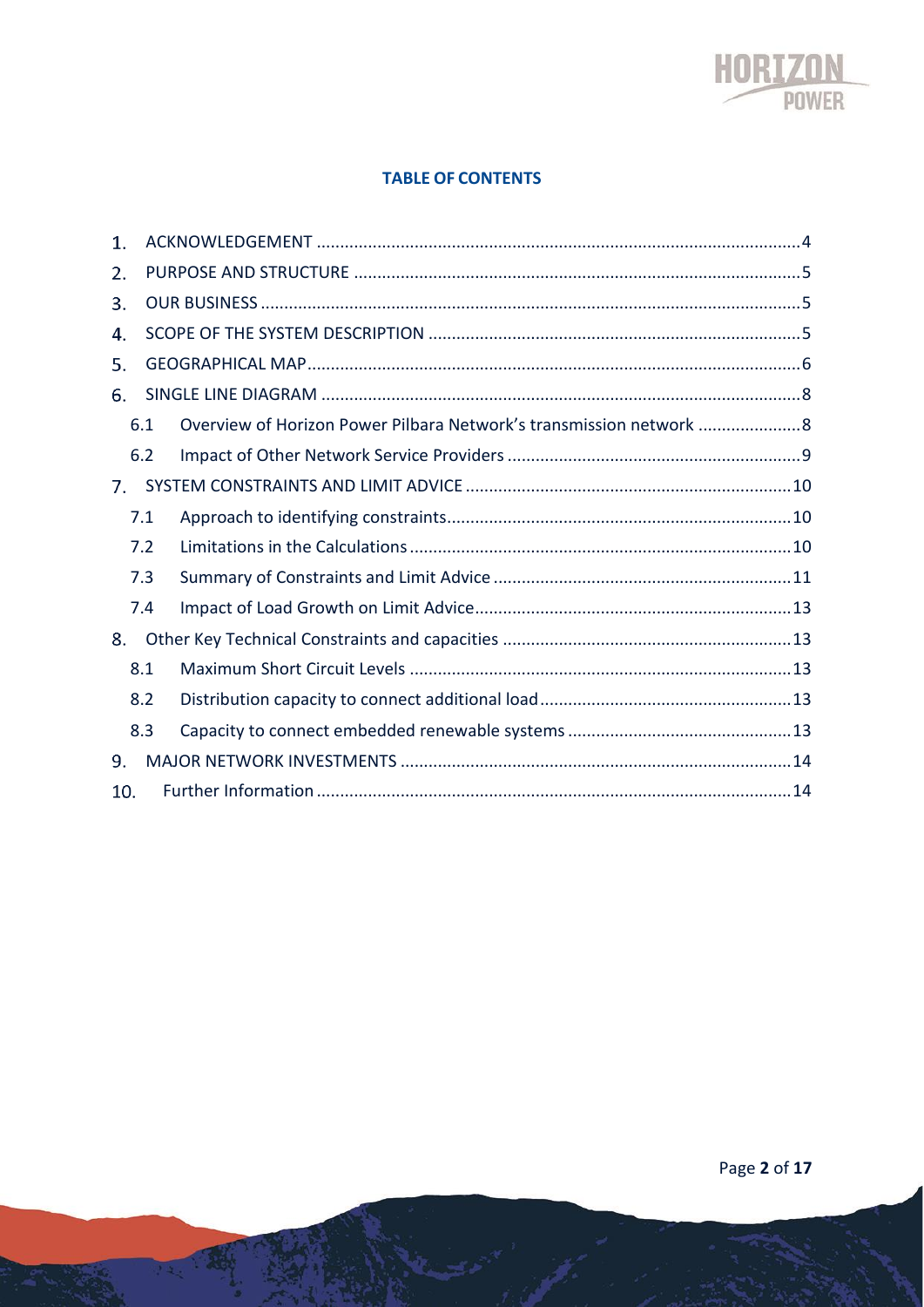

| Date Created/Last Updated | 1 December 2021 |
|---------------------------|-----------------|
| <b>Review Frequency</b>   | 18 months       |
| Next Review Date          | 1 December 2022 |

This policy remains in effect, until replaced or updated, notwithstanding expiration of the review date.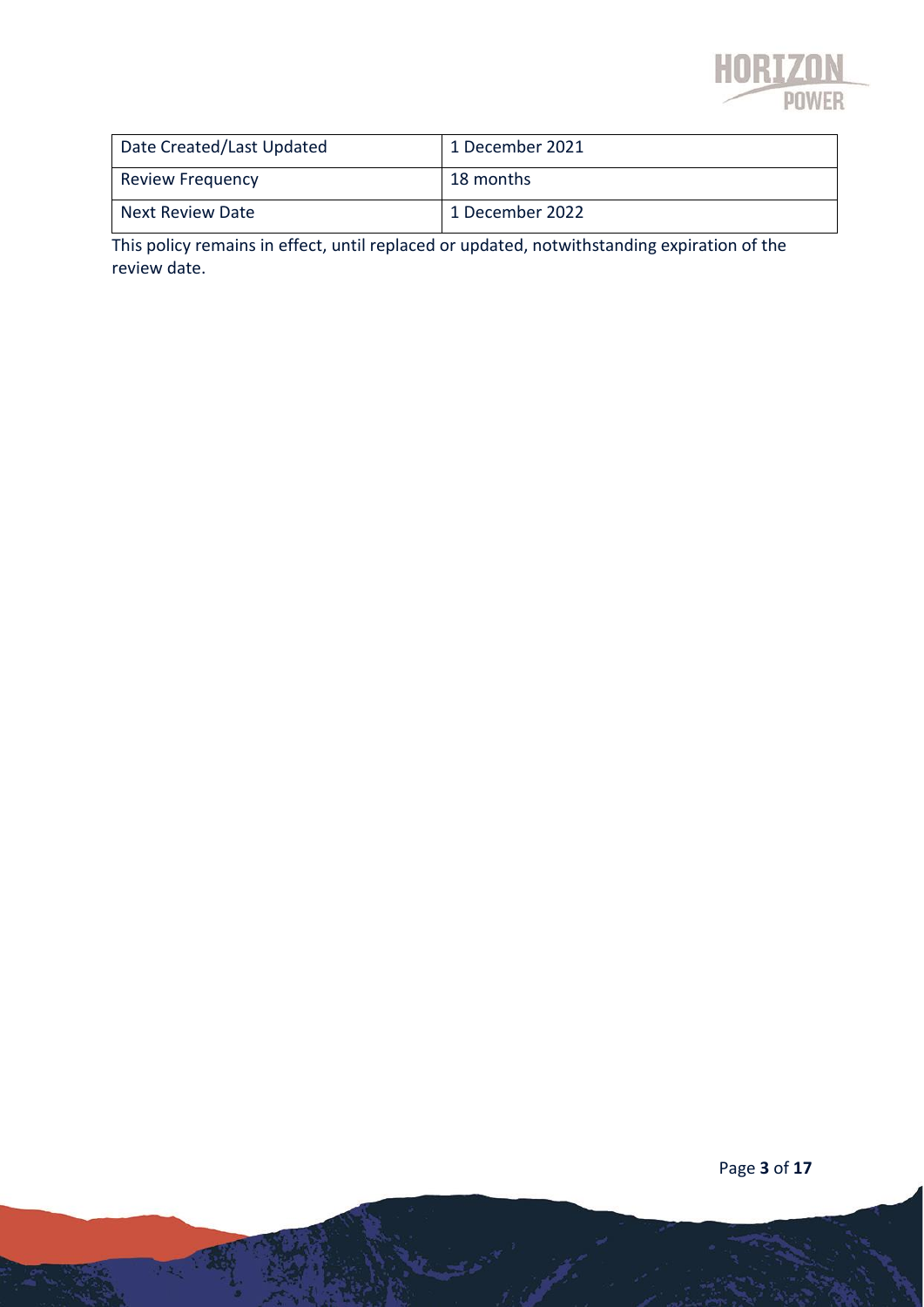

# 1. ACKNOWLEDGEMENT

We acknowledge and pay our respect to Aboriginal and Torres Strait Islander peoples as the First Peoples of Australia.

We are privileged to share their lands, throughout 2.3 million square kilometres of regional and remote Western Australia and Perth, where our administration centre is based, and we honour and pay respect to the past, present and emerging Traditional Owners and Custodians of these lands.

We acknowledge Aboriginal and Torres Strait Islander peoples continued cultural and spiritual connection to the seas and the lands on which we operate. We acknowledge their ancestors who have walked this land and travelled the seas and their unique place in our nation's historical, cultural and linguistic history.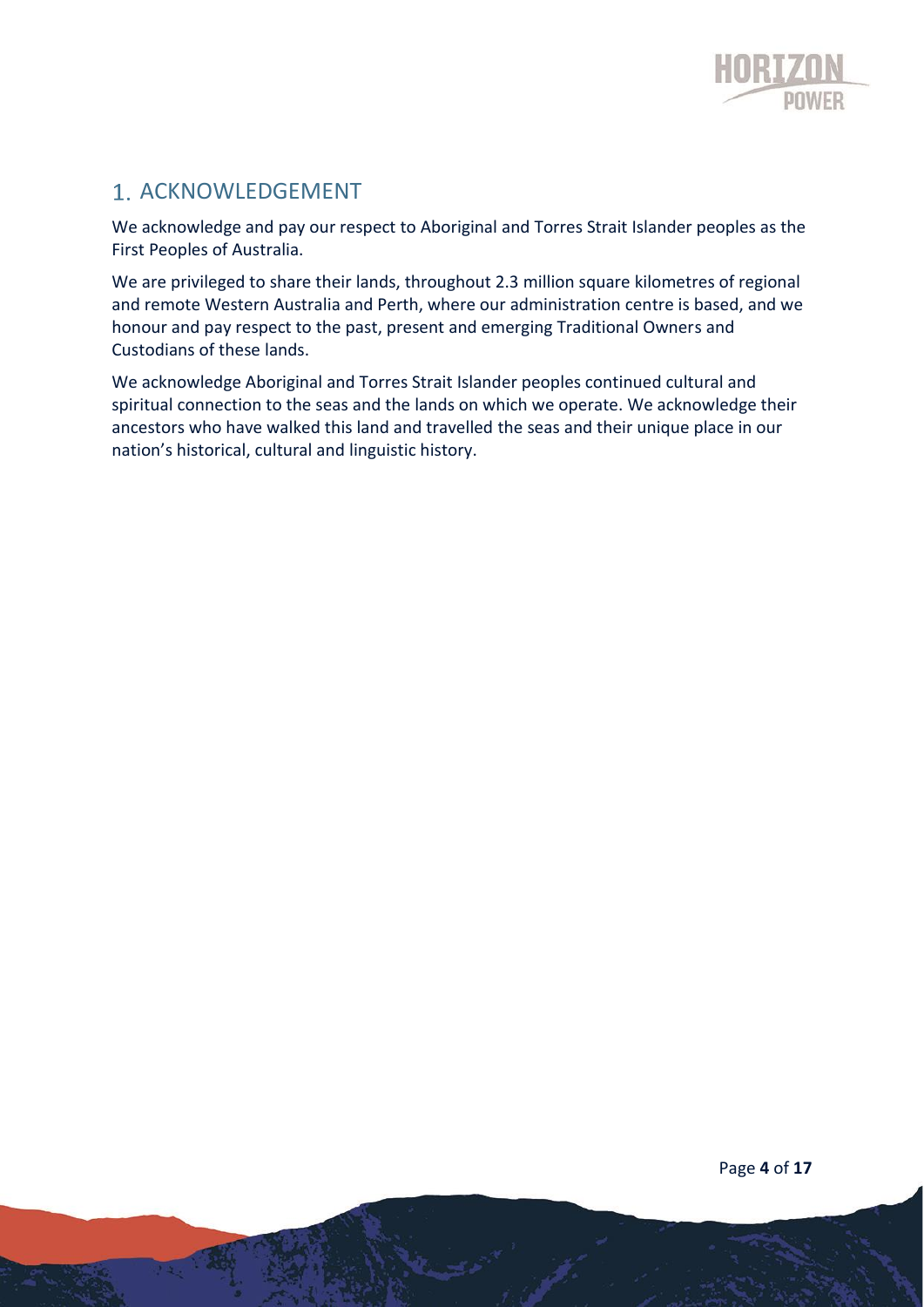

# 2. PURPOSE AND STRUCTURE

This document addresses the system description requirements established by the Pilbara Networks Access Code 2021.

The sections of this document address the requirements of the Pilbara Network Access Code 2021 as follows:

- A map showing the geographical extent of the light regulation network is provided in Section 5.
- A simplified single line diagram of the light regulation network that shows the location of key facilities is provided in Section 6.
- Constraint rules which may affect access to or use of the Horizon Power Network and current limit advice provided to the ISO under the Pilbara networks rules is provided in Section 7.
- Other key technical constraints in the light regulation network that will, or are reasonably likely to, materially affect access to, or use of, the Horizon Power Network, are provided in Section 8.
- Information about the light regulation network's capacity in key locations is provided in Sections 8 and 9.

# **3. OUR BUSINESS**

Horizon Power owns and manages a significant portion of the North West Interconnected System (NWIS) in the Pilbara – the Horizon Power Pilbara Network – referred to in this document as the Horizon Power Network. Horizon Power separately provides electricity generation and retail services to electricity customers that are connected to the NWIS. Ringfencing arrangements ensure that Horizon Power carries out its network functions in the Horizon Power Network in a competitively neutral manner, allowing private generators and retailers to compete to supply electricity customers connected to that network. In this document, the term Horizon Power Pilbara Network Business is used when referring to functions performed by Horizon Power as the owner and operator of the Horizon Power Network.

The Horizon Power Network is regulated under the Pilbara Network Access Code 2021 (PNAC) and the Pilbara Network Rules 2021 (PNR). For more information on the regulatory arrangements governing Horizon Power Pilbara Network Business's management of the Horizon Power Network, go to our website<sup>1</sup>.

# 4. SCOPE OF THE SYSTEM DESCRIPTION

The System Description provides a current description of the Horizon Power Network, information on the present capability of the Network, and summarises the nature and location of the main capacity constraints emerging in the Network.

<sup>1</sup> <https://nwis.com.au/>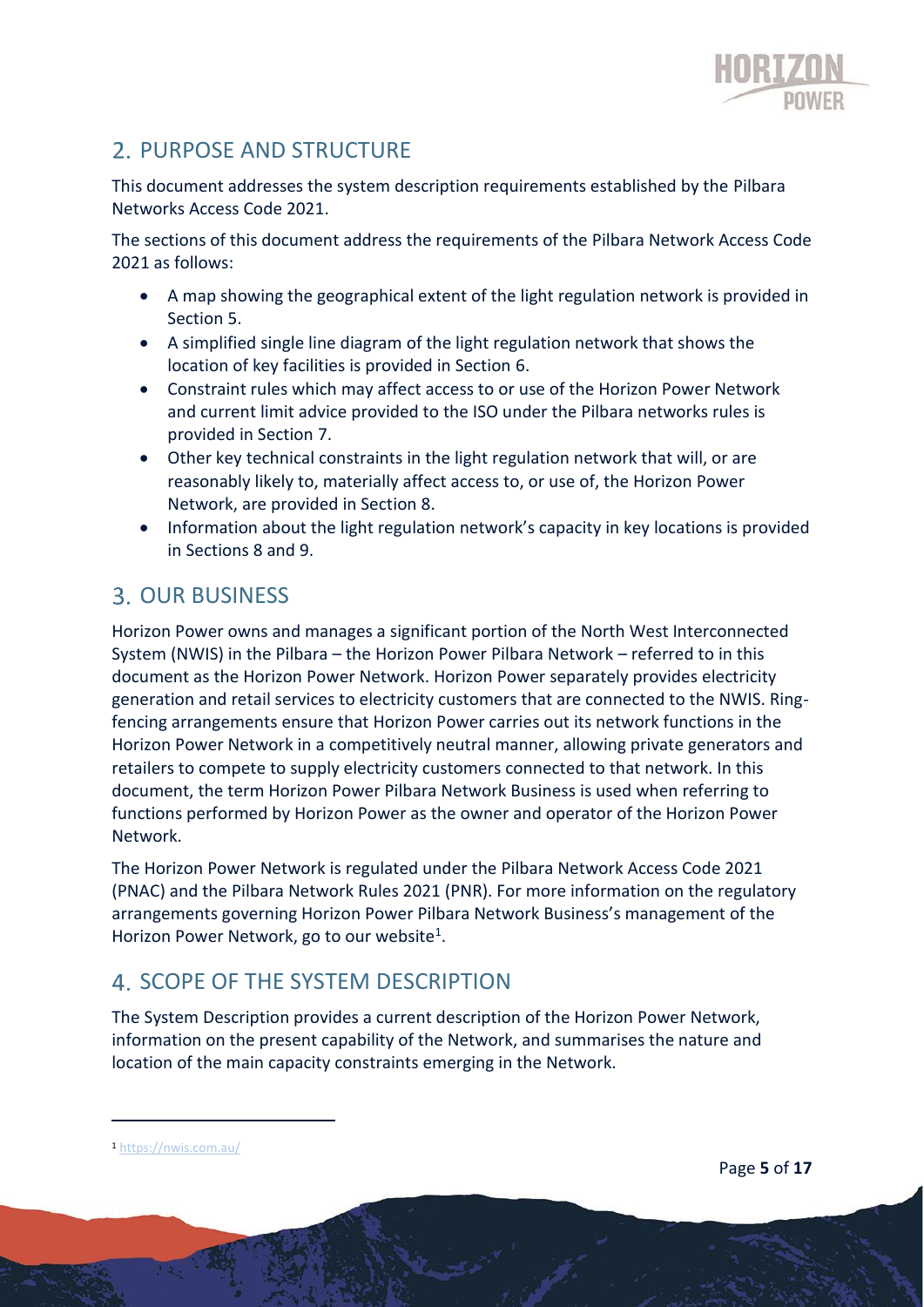

The PNR provides for constrained access, this allows for network constraints to be resolved through either:

- 1. Constraints on the output of generators; or
- 2. Network augmentation.

This document describes the existing network constraints and the generation constraints associated with these constraints at the time of publication.

Any significant new connections or changes to loads connected to the Horizon Power Network will change either the limits on the output of generation or require investment in network augmentations. The required combination of these responses is determined through the connection application process detailed within Horizon Power's User Access Guide.

Any party can make application to Horizon Power to undertake network augmentation to modify a network constraint in order to reduce the limitations on a generator. The process of reducing the limits on generators as a result of making capital contributions to network augmentations is detailed in Subchapter 9.1 of the PNR.

In respect of load connections, the information provided in the System Description is intended to assist current or potential customers to form an initial view on the ability of the Network to accommodate future requirements. This document cannot provide a complete view and the information on which it is based is continually changing. Customers are encouraged to contact Horizon Power Pilbara Network Business to discuss their requirements when planning a new project. This will ensure customers can proceed with developing their plans with the benefit of the most up-to-date and relevant information.

# GEOGRAPHICAL MAP

The Horizon Power Network supports the Pilbara economy by connecting customers to a safe, reliable, timely and affordable electricity supply. Figure 1 below illustrates the Pilbara region served by the Horizon Power Network and shows the interconnected transmission assets that sit beyond the Horizon Power Network. The diagram illustrates that the Horizon Power Pilbara Network shares multiple points of interconnection with transmission assets owned by other companies.

Assets not owned by Horizon Power have been presented for reference only and should not be relied upon. Interested parties should refer to the official system map published by the Independent System Operator under Rule 98 of the Pilbara Network Rules.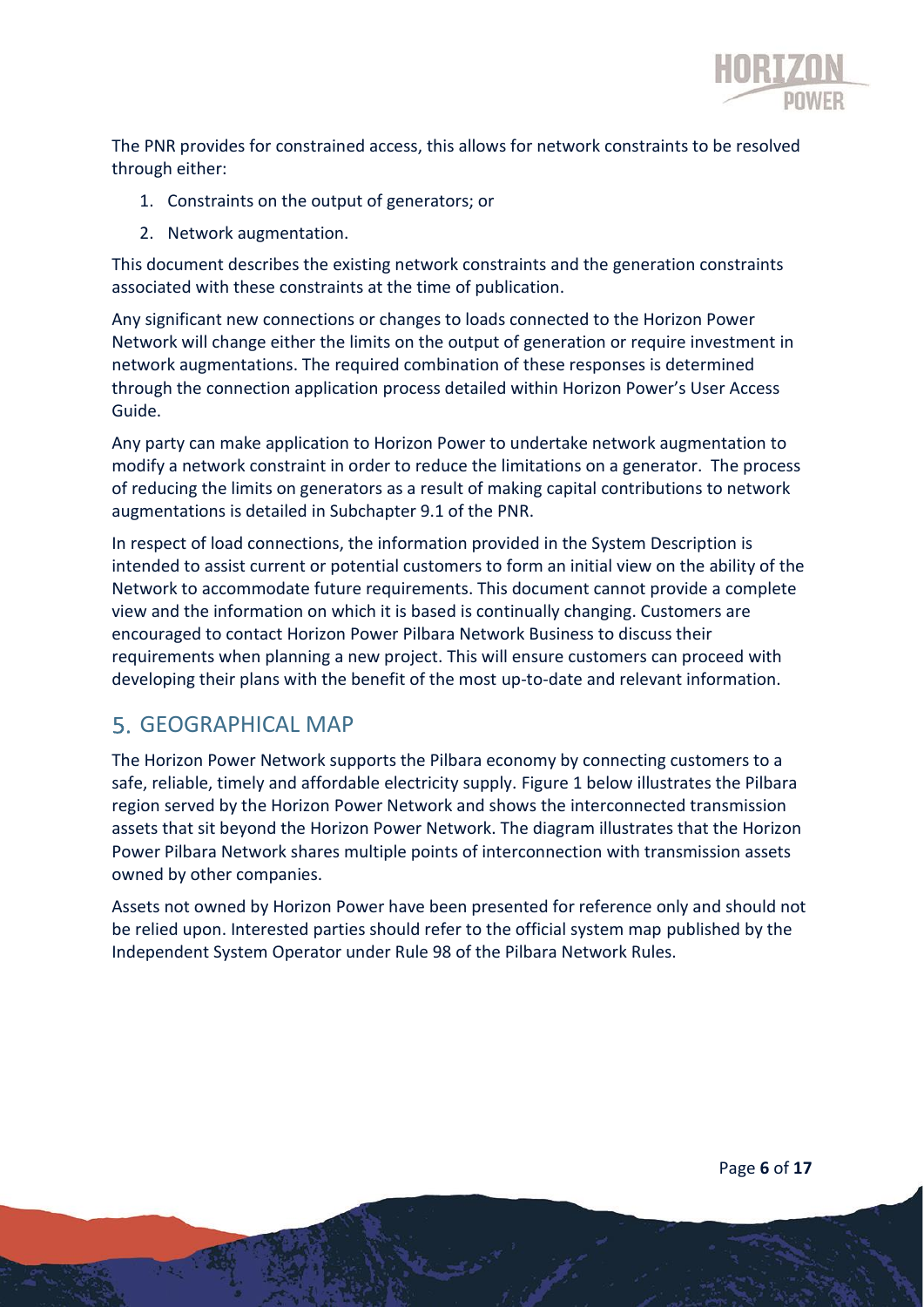

Inset 2 - Magnification of Horizon Power's Network in Karratha

*Figure 1: Pilbara region showing the Horizon Power Pilbara Network and interconnected transmission assets*

Page **7** of **17**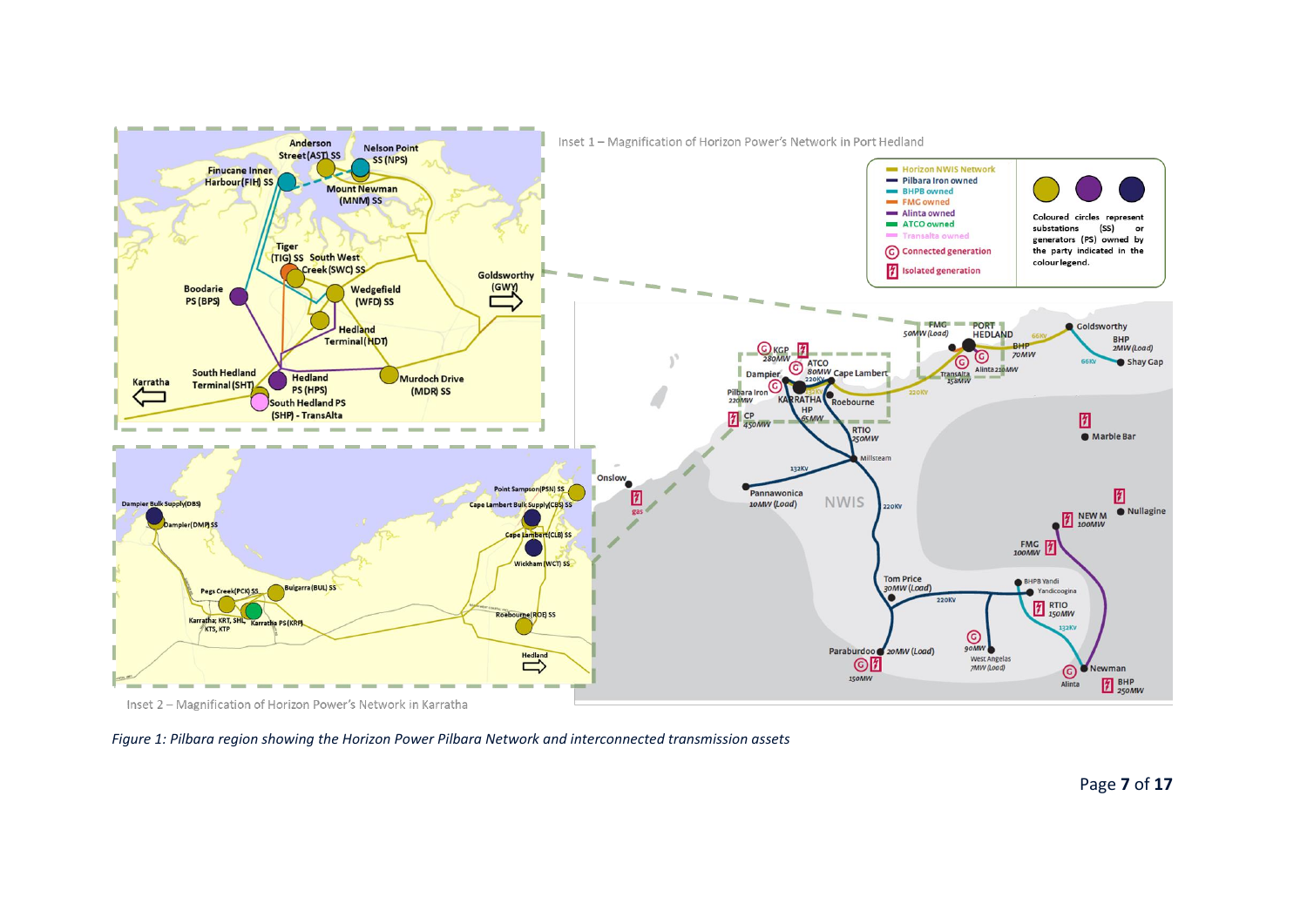

# SINGLE LINE DIAGRAM

#### 6.1 Overview of Horizon Power Pilbara Network's transmission network

The transmission network covers all network assets down to the zone substation level including power transformers and the medium voltage switchgear / busbars to which distribution feeders are connected.

The West Pilbara area is supplied by a 132 kV transmission network, whereas the East Pilbara area is supplied by a 66 kV transmission network. The two areas are connected by a 190 km single circuit 220 kV transmission line that provides the sole pathway for power transfer between the two sub regions.



*Figure 2: Schematic of key transmission assets within the Horizon Power Pilbara Network<sup>2</sup>* Figure 2 represents the transmission network as a simplified single-line diagram, identifying each of Horizon Power Pilbara Network Business's substations and the four voltage levels used in the transmission network. A line heading east from Murdoch Drive substation terminates at Goldsworthy (not shown).

Page **8** of **17** <sup>2</sup> Note, Roebourne substation is not shown, since this is supplied at 33 kV and is therefore classified as a distribution asset.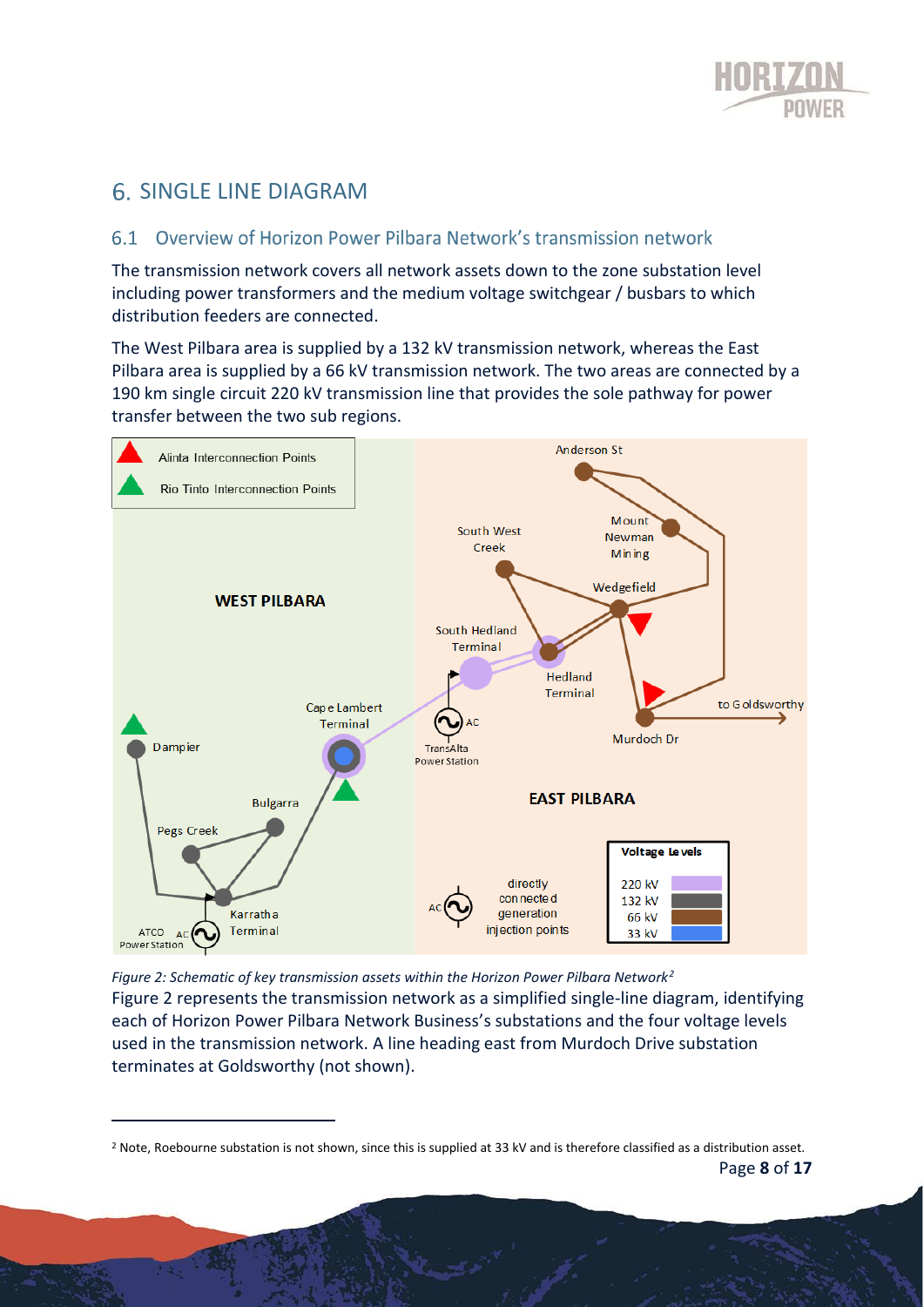

Figure 2 shows that there are two large generating stations (each containing multiple units) directly connected to the Horizon Power Network at Karratha and South Hedland Terminals.

Figure 2 shows the interconnections with networks owned by other parties but does not show those networks nor the large generating units connected to those networks. There are generators connected through the Alinta network that interconnect at Wedgefield and Murdoch Drive and the Rio Tinto network that interconnect at Dampier and Cape Lambert.

### 6.2 Impact of Other Network Service Providers

Transmission networks owned by Rio Tinto and Alinta parallel the Horizon Power Network. Some network element failures on either the Rio Tinto, Alinta or Horizon Power networks result in power flows on other parties' networks. These power flows allow loads on all networks to continue to be supplied following the network failure. For this reason, the North West Interconnected System (NWIS) is considered as an interconnected system for the purpose of determining network constraints.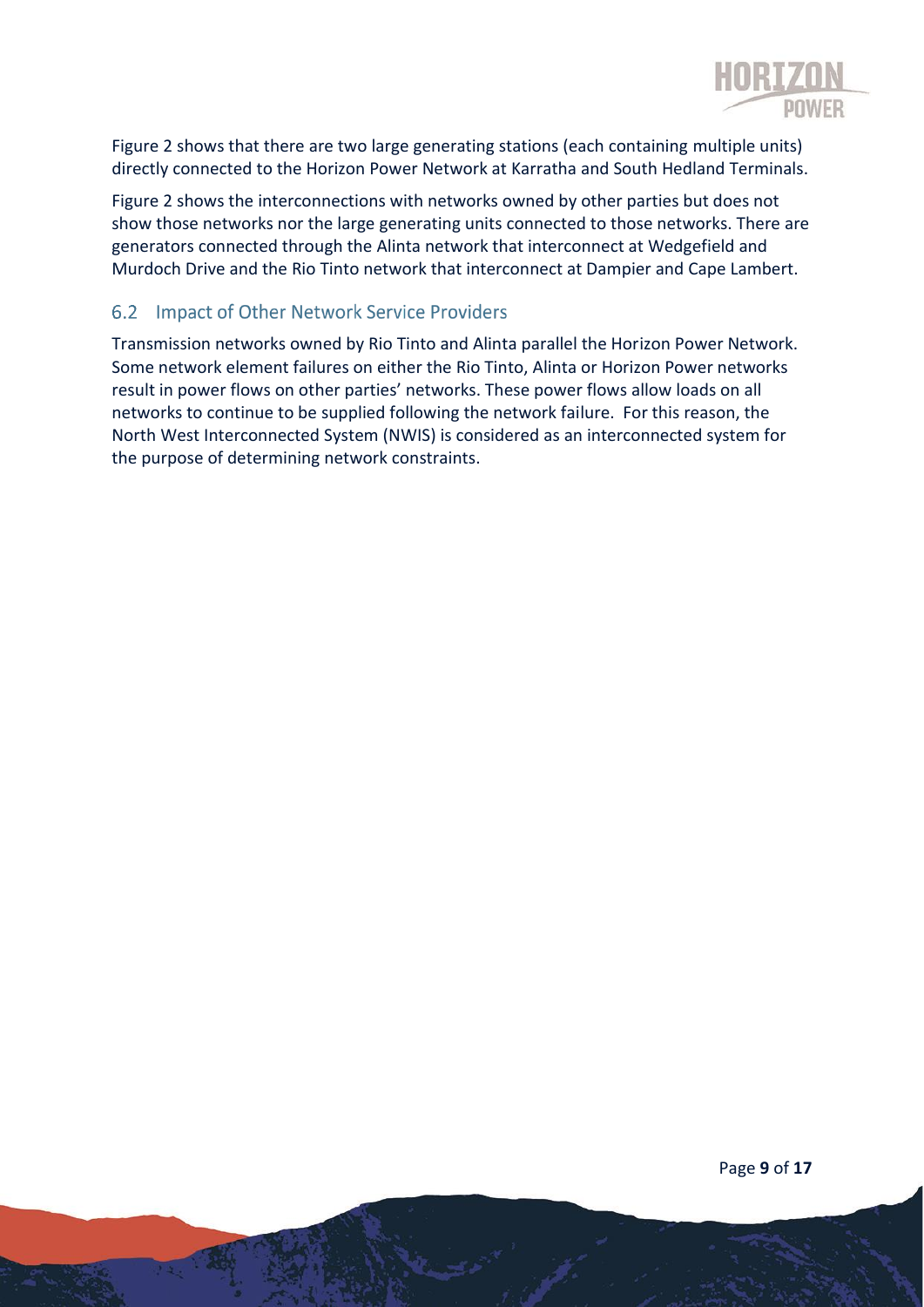

# SYSTEM CONSTRAINTS AND LIMIT ADVICE

#### 7.1 Approach to identifying constraints

Horizon Power Pilbara Network Business assesses, on a rolling basis, the ability of the transmission network to supply existing and future demand in the Horizon Power Network and support flows arising from the interconnections to other systems.

Horizon Power Pilbara Network Business will continue to work with all stakeholders, including the Pilbara ISO to improve information sharing in order to support robust modelling, network planning and operation.

The constraints and limitations detailed below have been established by applying the Horizon Power Planning Contingency Criteria to the following load and generation scenarios:

- 1. The existing maximum, shoulder, and minimum system loads.
- 2. Each possible generation output scenario that meets the requirements of the system load and the Essential System Services Requirements (ESS) determined by the ISO.

These loads have been based on Horizon Power's 2020 demand and energy forecasts.

#### 7.2 Limitations in the Calculations

The limit advice (network and generation constraints developed by a Networks Service Provider for the ISO) presented below have been developed in response to the requirements in the Pilbara Network Rules but without any guidance or input from the ISO and therefore should be considered preliminary. The following relates to this preliminary advice.

- These limits have been determined based on steady state studies. There may be additional limiting factors which impact the values presented in the initial limit advice.
- These limits are a reflection of the Horizon Power Network at the time the modelling was performed. Connection of new loads or generators will inevitably impact these limits.
- The NWIS is an interconnected system consisting of three registered network service providers (NSPs). Horizon Power has sought to only present limits of its own network below, however in determining these figures information on the nature of the other networks was required (see discussion in 6.2) and this information has not yet been confirmed by the ISO.
- The Independent System Operator has yet to establish the form of the constraint rules and if any requirements exist on NSPs as to the form of their limit advice. Horizon Power has used best endeavours to present what it understands the ISO will require.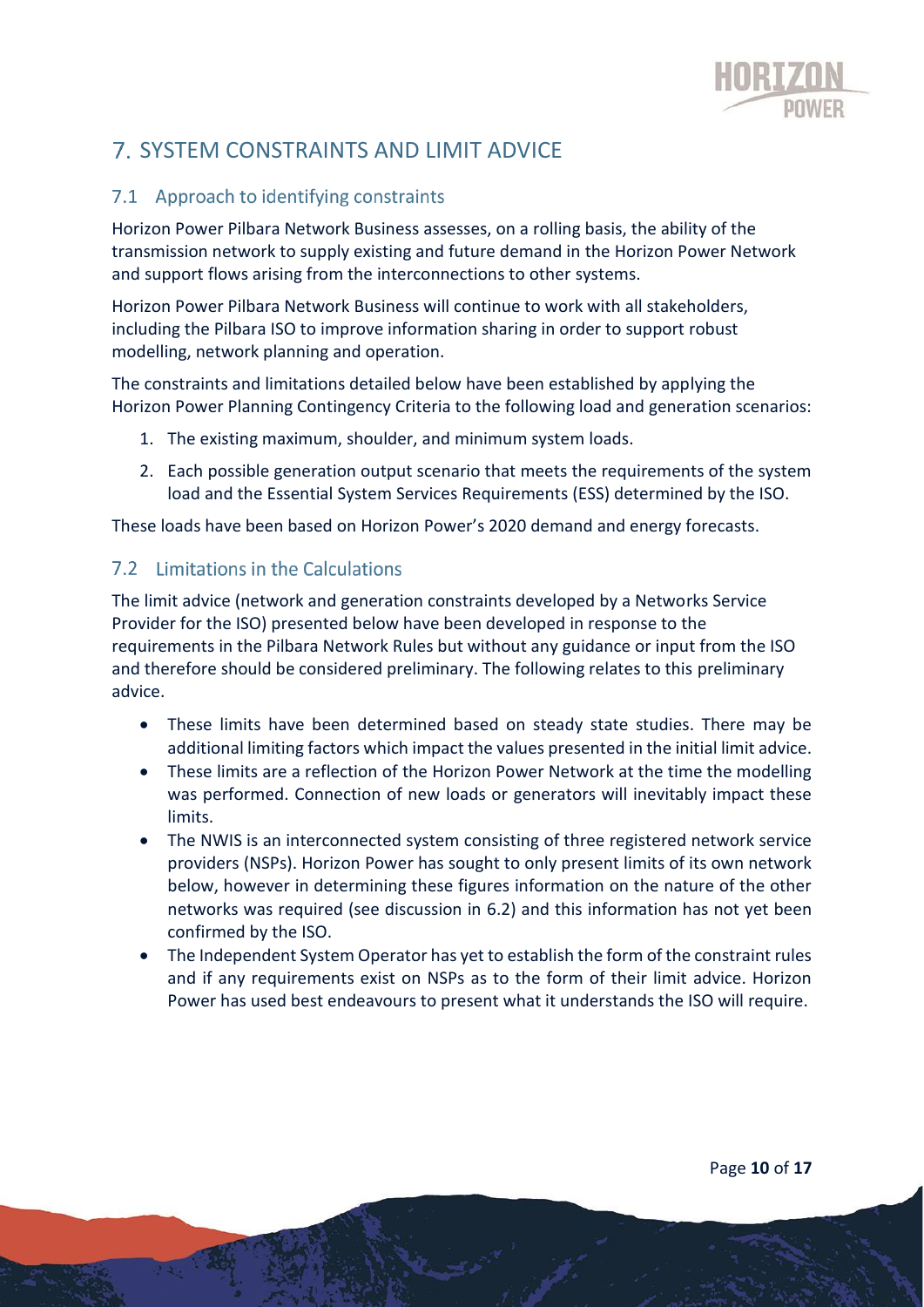

### 7.3 Summary of Constraints and Limit Advice

Table 1 provides the largest overloads that result from the consideration of every feasible generation arrangement (without limit) to meet the system load adopting Horizon Power's NWIS Planning Standards - Contingency Planning Criteria.

| <b>Constraint</b><br><b>Number</b> | <b>Circuit</b>                       | <b>Max Overload</b> | <b>Generation Limit</b><br>(Refer<br>Table 2) |
|------------------------------------|--------------------------------------|---------------------|-----------------------------------------------|
| 1                                  | AST-MDR 71                           | 105%                | A                                             |
| $\mathcal{P}$                      | CLB-CBS 61                           | 284%                | Rio Tinto Limit                               |
| 3                                  | HDT-WFD 71                           | 124%                | A,C @ 180                                     |
| 4                                  | HDT-WFD 72                           | 124%                | A                                             |
| 5                                  | HPS-MDR 71                           | 138%                | B @ 140                                       |
| 6                                  | MDR-WFD 71                           | 188%                | A @ 170, B @ 180                              |
| 7                                  | SHP-HDT X2                           | 104%                | A @ 200                                       |
| 8                                  | Alinta Interconnect WFD <sup>3</sup> | 221%                | B                                             |
| 9                                  | Alinta Interconnect WFD <sup>3</sup> | 115%                | A @ 200                                       |
| 10                                 | <b>HDT T1/T2</b>                     | 150%                | A                                             |
| 11                                 | <b>CLB T1/T2</b>                     | 159%                | C, D                                          |
| 12                                 | DMP <sub>T1</sub>                    | 153%                | D @ 100                                       |

*Table 1: Summary of System Constraints*

Limits that have a @ have a higher limit than detailed in **Error! Reference source not found.** f or that constraint. The figure that follows the  $@$  details the higher limit figure. These network constraints are provided graphically in Figure 3.

<sup>&</sup>lt;sup>3</sup> Wide scale loads loss on Horizon Power and Rio Tinto Systems can occur as the result of UFLS operation arising from contingencies on Alinta's network should these limits be exceeded.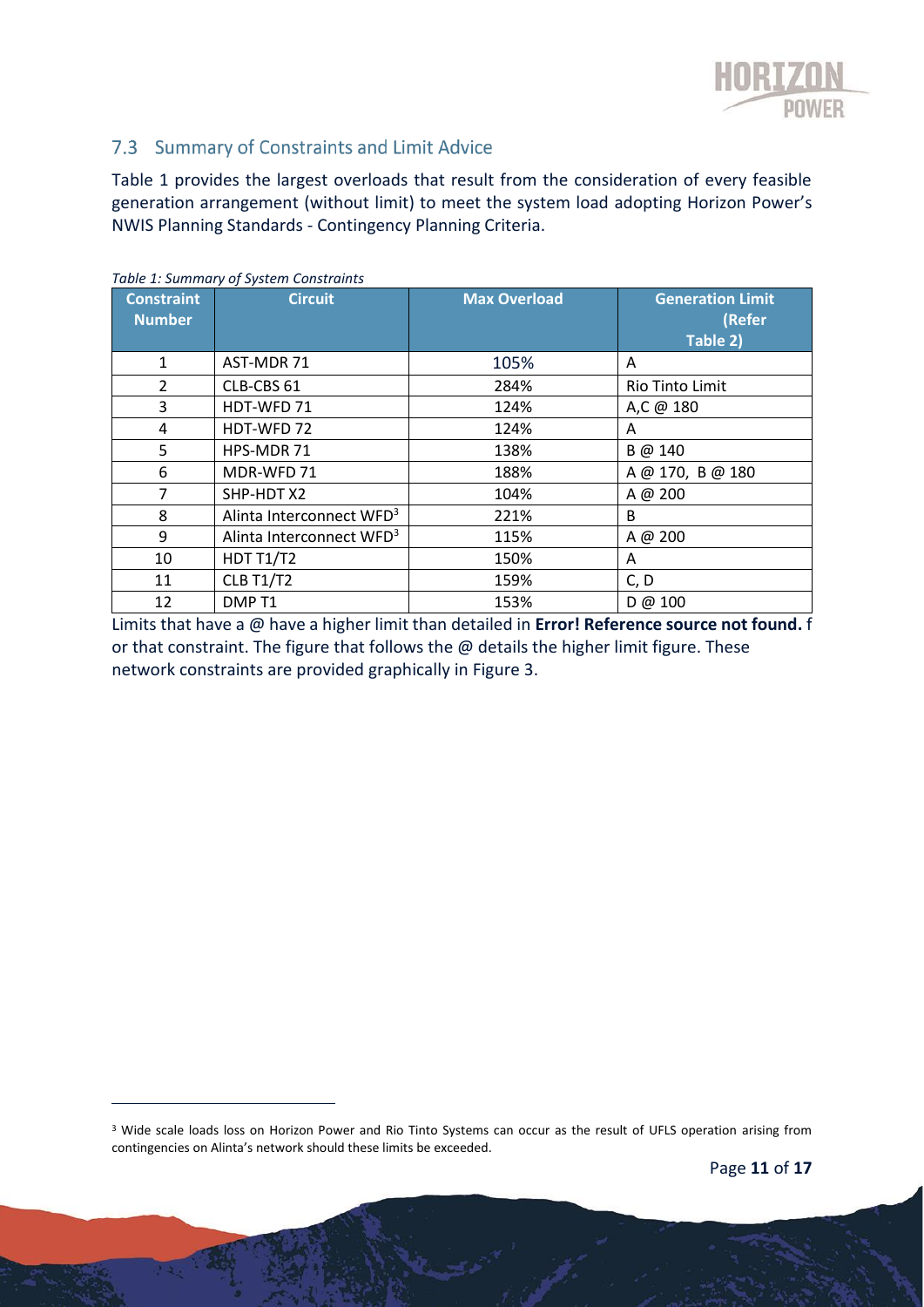



*Figure 3: Schematic with location and direction of current network constraints*

#### The generation limits detailed in

Table 2 resolve the system constraints detailed in Table 1 and Figure 3 .

| # | Limit                             | Limit (MVA)                                                |
|---|-----------------------------------|------------------------------------------------------------|
| A | ATCO plus TransAlta               | West Pilbara Load Area plus 150 <sup>4</sup><br><b>MVA</b> |
| B | Import from Alinta                | 75MVA minus load at Tiger<br>Substation                    |
| C | Import from Alinta plus TransAlta | <b>East Pilbara Load Centre Plus</b><br>60MVA              |
| D | <b>ATCO</b>                       | West Pilbara Load Centre Plus<br>60MVA <sup>5</sup>        |
| E | Net import from Rio Tinto         | 30                                                         |

| Table 2 System Generation Limits to Resolve Network Constraints (under normal operating conditions) |  |  |  |
|-----------------------------------------------------------------------------------------------------|--|--|--|
|                                                                                                     |  |  |  |

فتحصيت

<sup>4</sup> Assumes use of distribution transfer capacity at zone substations.

<sup>5</sup> Circulating currents caused by the interconnection with the Rio Tinto System can reduce this limit depending on the dispatch of Rio Tinto generation.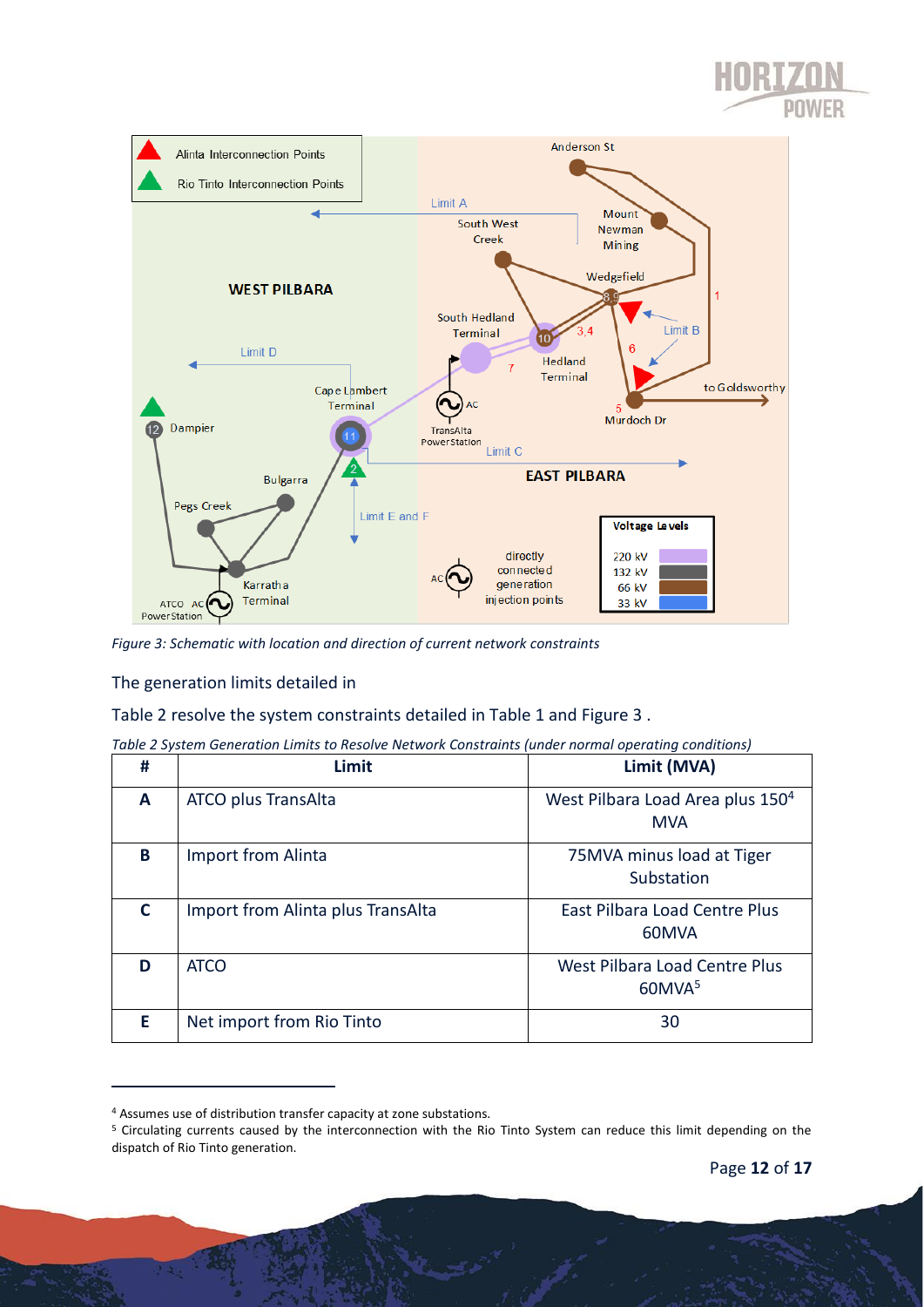

|  | Net export to Rio Tinto | rv. |
|--|-------------------------|-----|
|--|-------------------------|-----|

#### 7.4 Impact of Load Growth on Limit Advice

New and modified connections to the network may require specific network investment and may change the limit advice. The requirements and impacts of each network connection change is determined through the connection application process (refer to Horizon Power's User Access Guide).

# OTHER KEY TECHNICAL CONSTRAINTS AND CAPACITIES

#### 8.1 Maximum Short Circuit Levels

The maximum short circuit level at a given point in a network may be used by electricity networks and their customers to specify equipment ratings and protection schemes.

Estimated maximum short circuit levels for a range of connection points in the Horizon Power Network are shown in APPENDIX A. Please note that the values should be treated as indicative only as actual fault levels are dependent on many factors and may vary depending on specific connection requirements.

In addition, Horizon Power Pilbara Network Business has specific design requirements that apply to new connections, in relation to fault level withstand capability and protection systems.

Customers seeking to connect to, or increase supply within, the Horizon Power Network should contact Horizon Power Pilbara Network Business to discuss requirements, or to request the latest fault level information.

#### Distribution capacity to connect additional load  $8.2$

The Horizon Power distribution network (the electricity network operating at voltages below 66 kV) covers the medium voltage (1 kV to 33 kV) and low voltage (below 1 kV) feeder assets that reticulate supply to the vast majority of customers on the Horizon Power Network.

A summary of estimated spare capacities available to connect new loads at individual substations is provided in APPENDIX B. These values are provided as a range and should be treated as indicative as spare capacity is subject to change and may vary depending on specific connection requirements.

Customers seeking to connect to, or increase supply within, the distribution network should contact Horizon Power Pilbara Network Business to discuss their requirements.

#### 8.3 Capacity to connect embedded renewable systems

Over the next 5 years, most customers of the Horizon Power Network are expected to be able to connect embedded renewable systems of up to 200 kW to the LV network without any form of generation management. However, Horizon Power Pilbara Network Business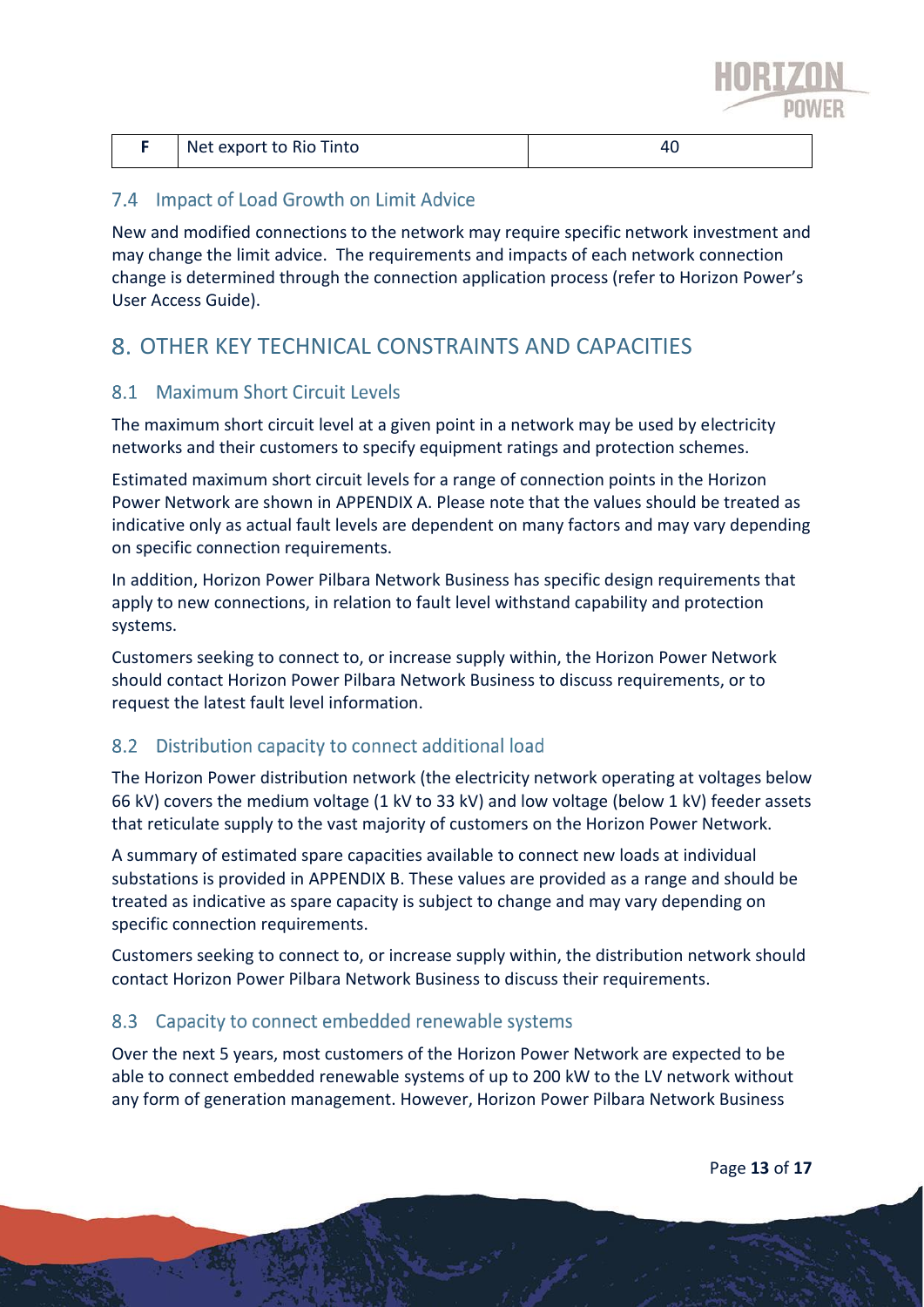

anticipates that customers seeking to connect systems larger than 200 kW will be required to install a feed-in management system.

Horizon Power maintains a tool on its website, which customers can use to check whether the Horizon Power Network has sufficient hosting capacity to accommodate their proposed embedded renewable system (see [https://horizonpower.com.au/solar/eligibility/\)](https://horizonpower.com.au/solar/eligibility/). This assessment considers only the impacts of the proposed embedded renewable system on generation plant operating on the Horizon Network (whether connected directly or indirectly).

# 9. MAJOR NETWORK INVESTMENTS

Significant committed or potential investments in the Horizon Power Network are listed in Table 3 below.

| <b>Project Name</b><br>(status)                                                                | <b>Description</b>                                                                                                                                                                                                                                                                                                                       | <b>Drivers</b>                                             | <b>Earliest in</b><br>service |
|------------------------------------------------------------------------------------------------|------------------------------------------------------------------------------------------------------------------------------------------------------------------------------------------------------------------------------------------------------------------------------------------------------------------------------------------|------------------------------------------------------------|-------------------------------|
| Dampier:<br>Dampier to Karratha<br>132 kV Line<br>Replacement<br>(completed)                   | A 19 km, 132 kV transmission line connecting<br>the Karratha Terminal Substation to the<br>Dampier Substation. Aging assets, old design,<br>strategic location. Reliability of the assets have<br>important implications for system security<br>implications.                                                                            | <b>Asset Service</b><br>(age and<br>condition)             | FY2020-21                     |
| <b>Port Hedland:</b><br>Wedgefield<br>Substation<br>transformer<br>replacements<br>(committed) | Align transformer uprating at Wedgefield for N-<br>1 supply with end-of-life replacement need.<br>Establish or upgrade 22kV switchgear at<br>Wedgefield Substations.                                                                                                                                                                     | Capacity,<br>Reliability,<br><b>Asset Service</b><br>(age) | FY2021-22                     |
| Roebourne:<br>Roebourne Substation<br>transformer<br>replacements<br>(completed)               | The existing Roebourne 33/11kV 5 MVA<br>transformers have reached the end of their<br>design life, and a recent review of the<br>transformers indicate that their condition<br>requires replacement to ensure reliability of<br>supply. In addition, there are safety and<br>maintainability issues with aging oil filled<br>switchgear. | <b>Asset Service</b><br>(age and<br>condition)             | FY2020-21                     |

*Table 3: Committed and potential major investments in Horizon Power Pilbara Network (5-year outlook)*

# 10. FURTHER INFORMATION

For further information, please contact Horizon Power Pilbara Network Business at Horizon Power's Port Hedland or Karratha regional offices:

KARRATHA REGIONAL OFFICE

Lot 1966 Stovehill Road Karratha, Western Australia 6714 PORT HEDLAND REGIONAL OFFICE 18 Anderson Street Port Hedland, Western Australia 6721

Page **14** of **17**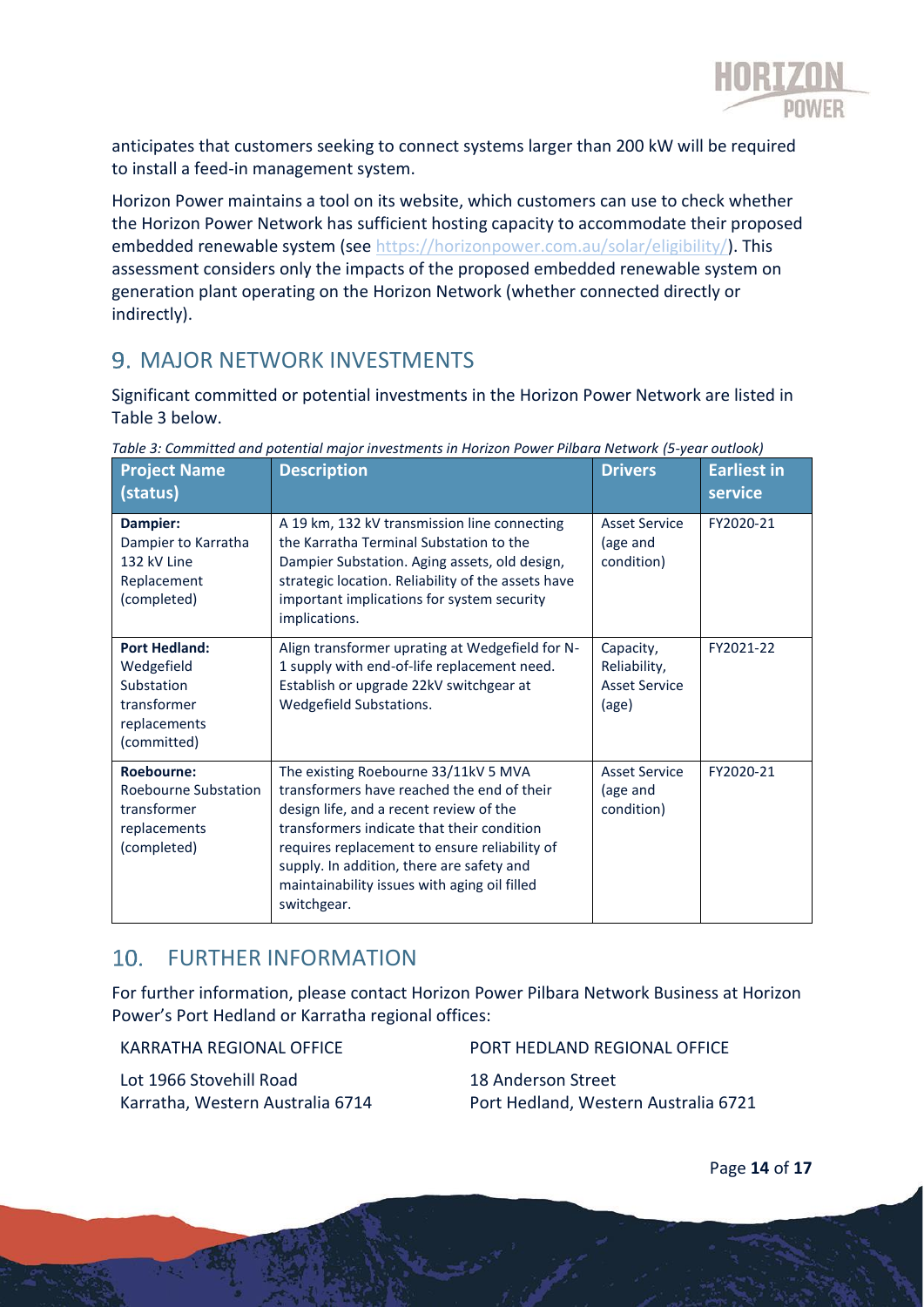

Phone: (08) 9159 7250 Email: karratha@horizonpower.com.au

Phone: (08) 9173 8281 Email: porthedland@horizonpower.com.au

Page **15** of **17**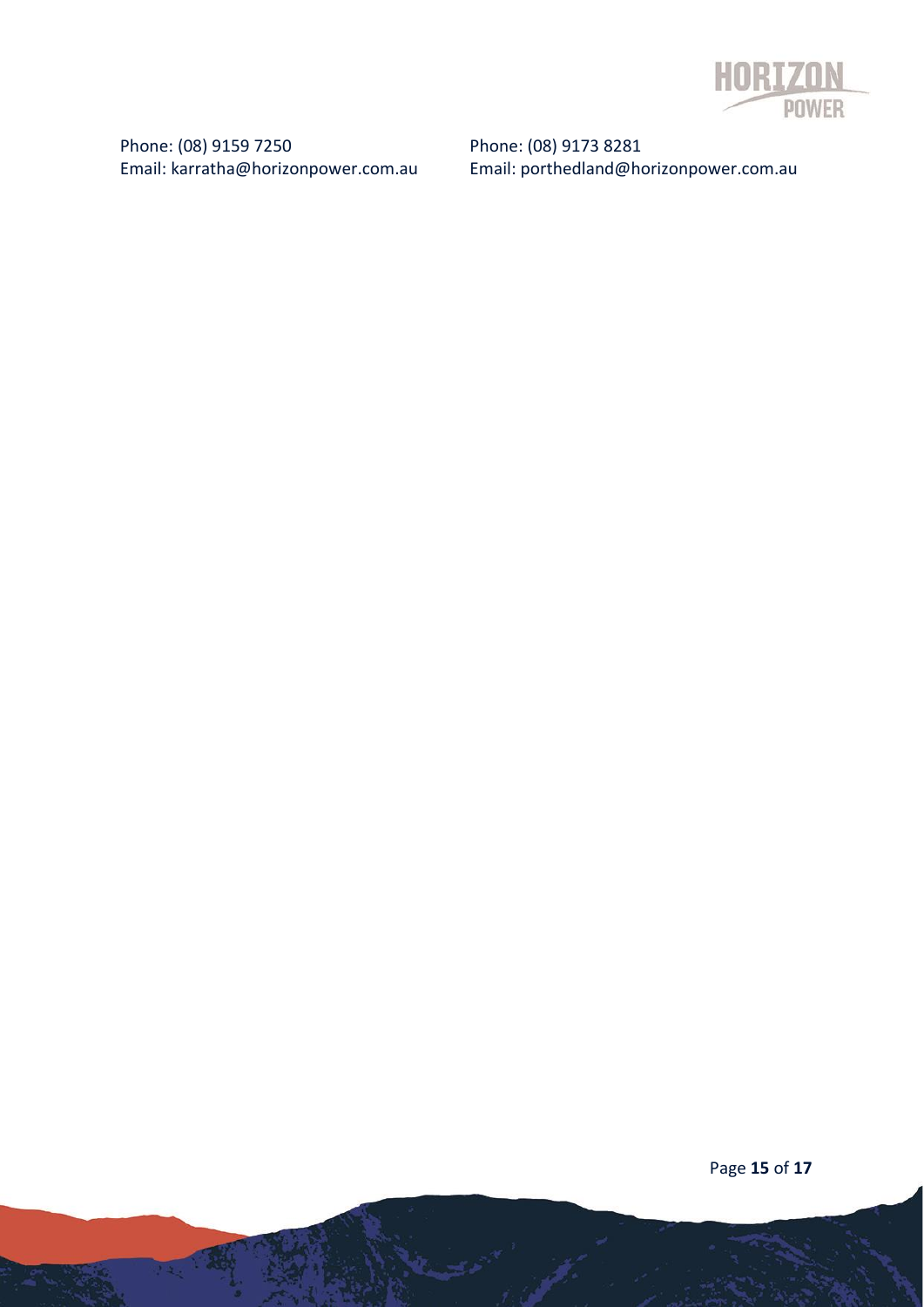

#### **APPENDIX A MAXIMUM SHORT CIRCUIT LEVELS**

This appendix lists maximum short circuit levels forecast at each of the Horizon Power Network major nodes. This information should only be used as an approximate guide.

| <b>Substation</b> | <b>Region</b>       | <b>Voltage (kV)</b> | <b>Fault level -</b><br>three phase (kA) | <b>Fault level -</b><br>single phase (kA) |
|-------------------|---------------------|---------------------|------------------------------------------|-------------------------------------------|
| <b>AST</b>        | East Pilbara        | 22                  | 6.9                                      | 9.8                                       |
| <b>BUL</b>        | <b>West Pilbara</b> | 22                  | 8.6                                      | 8.2                                       |
| <b>CLB</b>        | West Pilbara        | 33                  | 15.4                                     | 21.4                                      |
| <b>DMP</b>        | <b>West Pilbara</b> | 33                  | 7.4                                      | 9.7                                       |
| <b>MDR</b>        | East Pilbara        | 22                  | 5.4                                      | 7.6                                       |
| <b>PCK</b>        | West Pilbara        | 22                  | 8.7                                      | 9.3                                       |
| <b>ROE</b>        | West Pilbara        | 11                  | 8.8                                      | 10.1                                      |
| <b>SWC</b>        | East Pilbara        | 22                  | 7.4                                      | 8.1                                       |
| <b>WFD</b>        | East Pilbara        | 22                  | 10.5                                     | 11.4                                      |

*Appendix Table 1: Estimated maximum short circuit levels*

Note: these estimates of maximum fault levels are based on studies carried out March 2021.

Please note that these estimates should be treated as indicative as actual fault levels are dependent on many factors and may vary depending on specific connection requirements.

In addition, Horizon Power Pilbara Network Business has specific design requirements that apply to new connections, in relation to fault level withstand capability and protection systems.